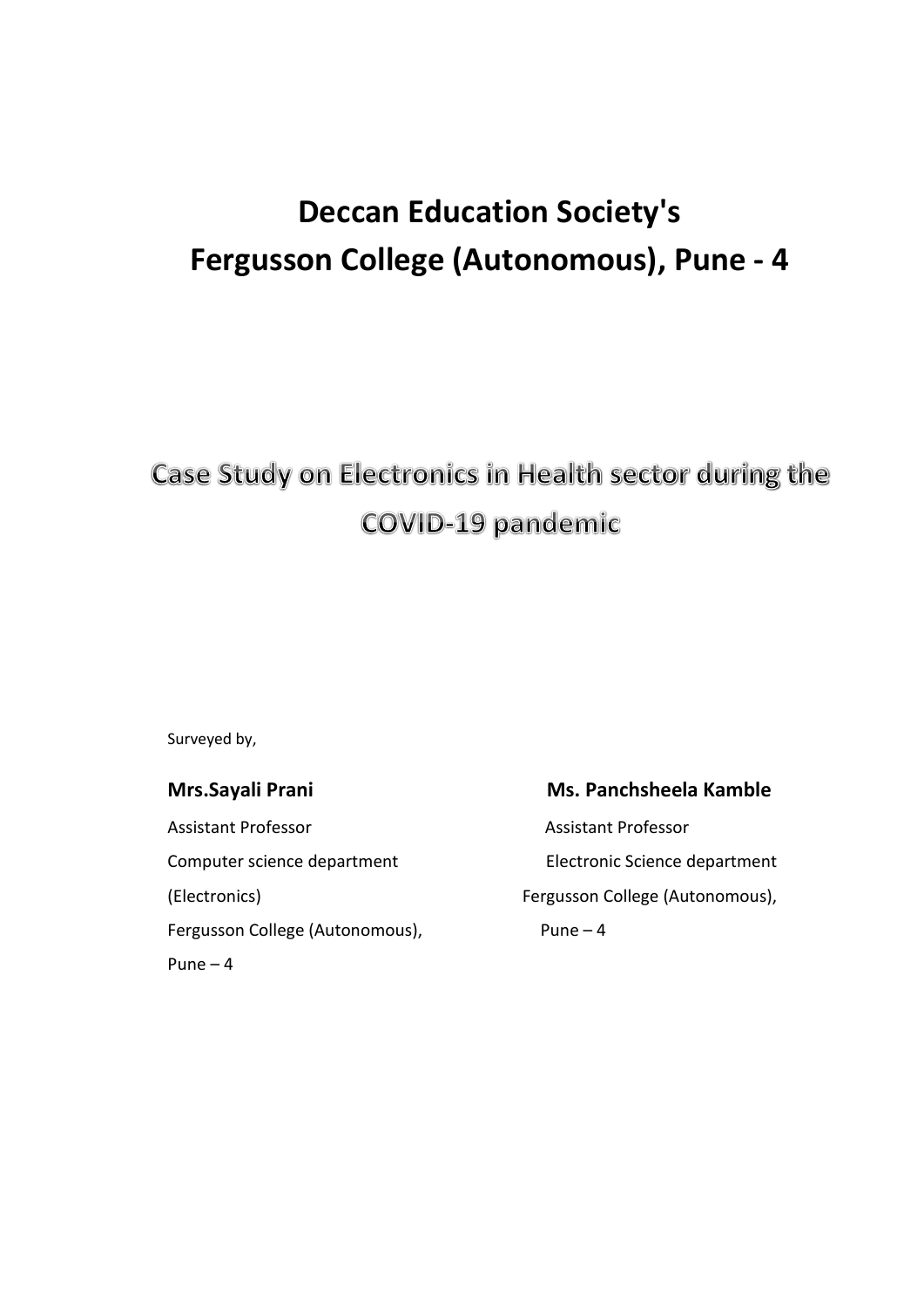#### **Abstract**

Presenting a short case study of various electronic devices and gadgets which can be employed as a safer way during this COVID-19 pandemic. The burning issue of COVID-19 caught the attention of every one and in this pandemic the awareness for maintaining social distancing is must. The basic and most common symptoms for this coronavirus disease are fever, dry cough, cold and tiredness. In order to conduct check-ups, we need to take care that the human body temperature has to be measured from a specific distance from the patient or the person with some of the above COVID-19 symptoms, therefore our case study is about the electronic devices and gadgets which is used to measure human body temperature from specific distance thus maintaining social distancing.

Keywords: *COVID-19, social distancing, infrared thermometer (non -contact thermometer), spot infrared pyrometer.*

#### **Introduction**

 With this pandemic situation of COVID-19, the numbers of cases registered daily are increased by an exponential rate making it vital for scrutinized routine check-up of measurement of human body temperature as the fever is the one of the symptom of corona virus disease.

According to the US National Library of Medicine, the average normal body temperature is generally accepted as 98.6°F (37°C). But some studies have shown that the 'normal' body temperature can have a wide range from 97°F (36.1°C) to 99°F (37.2°C). A temperature over 100.4°F (38°C) is most often presumed to be fever caused by an infection or illness. The human body temperature also normally changes throughout the day. But at the same time one has to take care that there should be no contact with the person adhering COVID-19 symptoms/patient of COVID-19, while performing the check-up. This can be achieved by gadgets or electronic devices with **non-contact thermometer** employed in them. These thermometers check human body temperature by sensing the infrared energy radiated by the body.

An infrared thermometer, which measures temperature from a portion of the thermal radiation which is radiated by an object. Infrared thermometers works on black body radiation, any material with a temperature above absolute zero has molecules moving within it. As temperature increases the molecules move faster. The molecules emit infrared radiation as they move, and emit more radiation, including visible light, as they get hotter. This is why a heated metal emits a red or white glow. Infrared thermometers detect and measure this radiation. Infrared light can be focused reflected or absorbed like visible light. Infrared thermometers have a lens to focus infrared light from an object onto a detector. The function of the detector is to absorb infrared radiation and convert it to heat. The component used in detector gets hotter as it absorbs more and more infrared energy. The excess heat is converted into electricity, which is transmitted to a detector which determines the temperature of the object. Then this heat is amplified then some signal conditioning techniques are used and as the heat is analog data it has to convert in digital form as display is mostly digital.so for this purpose analog to digital converter (ADC)is used to get the data in readable form. The most common IR thermometer is the spot infrared pyrometer. This is used to measure the temperature at a spot on a surface, in this a visible red dot on the centre of the area being measured.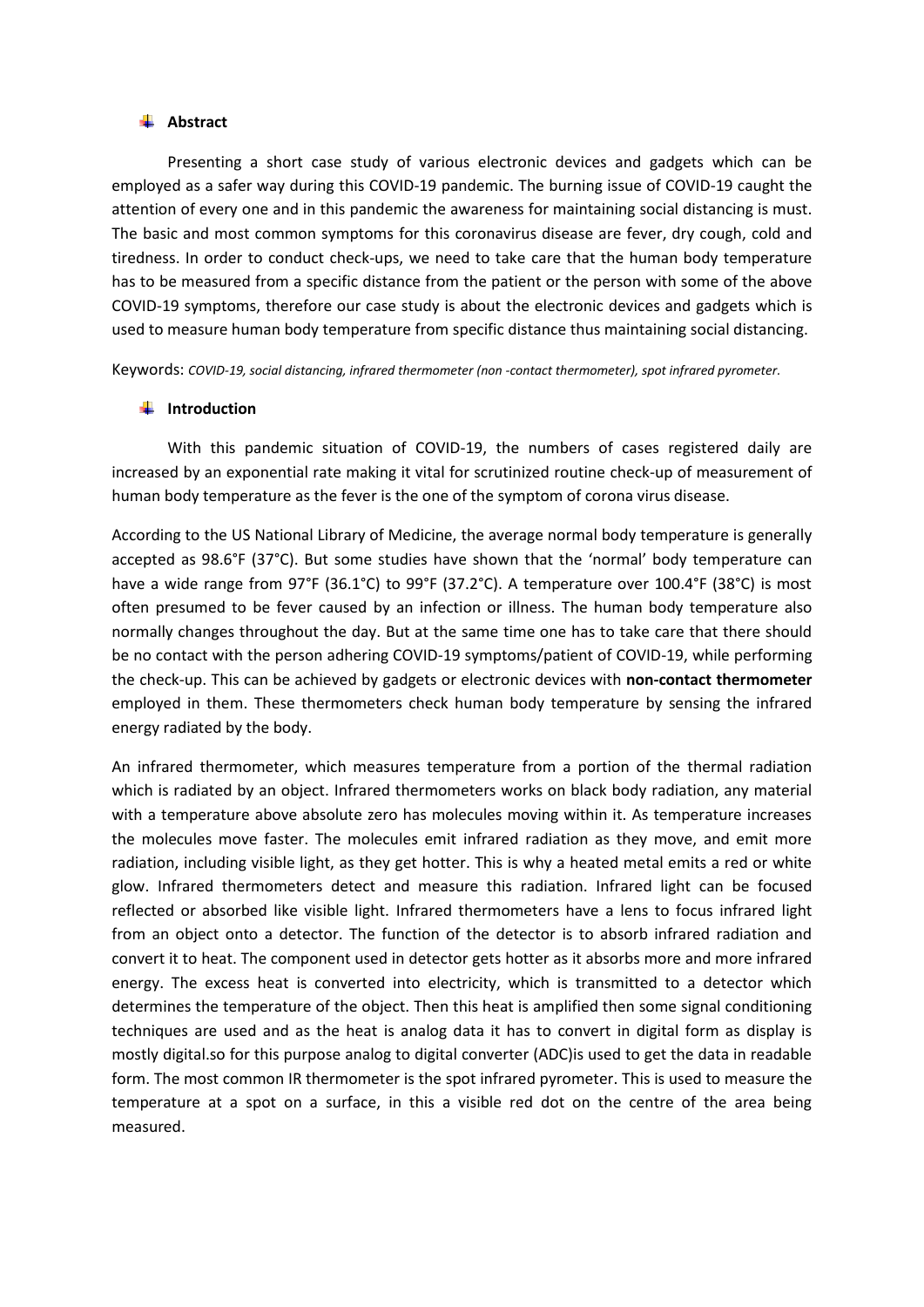**Thermal body scanners** are also used for temperature screening for COVID-19, these scans are being used to identify potential patients of Covid-19 who are prevented them from entering crowded establishments such as government offices and even residential housing societies. A large number of residential housing societies have also deployed these scanners and are keeping a check on visitors.



**Thermal scanners** are effective in detecting people who have developed a fever (i.e. have a higher than normal body temperature) because of infection with the new coronavirus. However, they cannot detect people who are infected but are not yet sick with fever. Below is the image of a airport using thermal scanner.

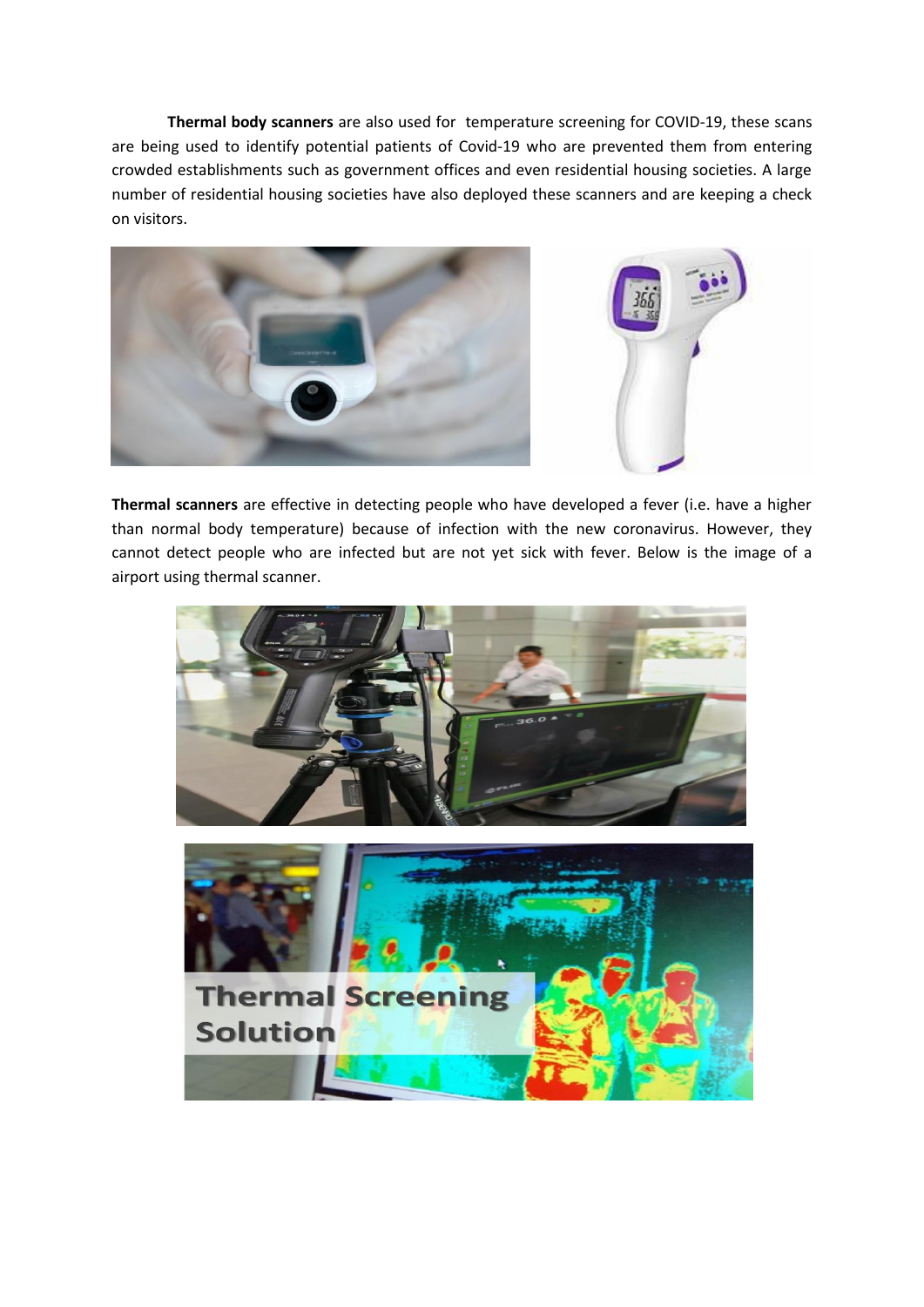Fast, preliminary detection for temporary deployment is done as shown in below image:

- 1. **Location**: cameras set up on a tripod or other temporary installation are placed at existing entrances at train stations, bus stations, subways, airports, etc.
- 2. **Advantages**: can be deployed and removed quickly based on the entrances in use and in the case of an emergency



In order to **maintain social distancing**, **automatic sanitizer dispenser**, **touchless hand wash timer and alert system** some electronics based open source hardware and software prototypes and frameworks can be developed using Arduino, raspberry pi boards with some other effective sensors like IR, Ultrasonic sensors.



*Image courtesy[: https://www.espressif.com/en/news/wearable\\_distance\\_monitor](https://www.espressif.com/en/news/wearable_distance_monitor) and https://hackaday.com/2020/04/09/ultrasonic-sensor-helps-you-enforce-social-distancing/*

### **E** Future scope

One can implement this infrared thermometer by using raspberry pi technology with low cost. For this we need to use some sensors. Although not visible to the human eye, all objects emit infrared light rays and the concentration varies depending on temperature. By detecting the IR rays, we can perceive the temperature range.